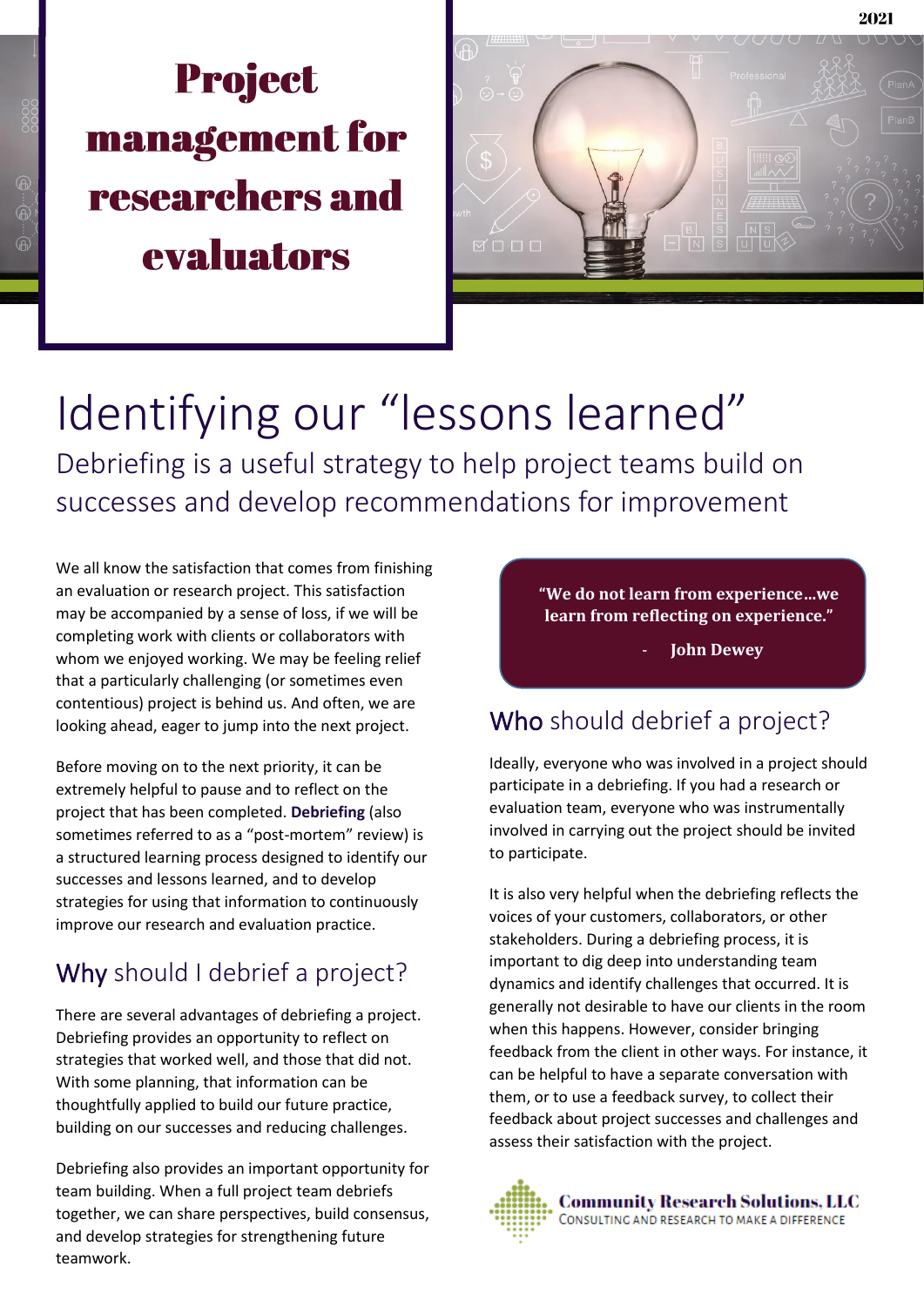### When should my project be debriefed?

Conventionally, a debriefing is held when a project is completed. However, depending on your project, it may be helpful to have "mini-debriefings" following various project phases, such as when you are wrapping up a large data collection activity. It may also be helpful to incorporate some debriefing activities when a significant challenge in the project has been addressed.

### How should my project be debriefed?

There is no one "right" way to conduct a debriefing. A variety of structured facilitation processes may make sense for your project and your team. The following tips can help ensure that your debriefing is successful.



### Tip: Create a positive environment

Perhaps the most important component of conducting a useful debriefing is creating a positive and open environment for the discussion. Celebrate the project accomplishments, and the contributions of each team member. Consider meeting outside of the office, or bringing snacks, or other strategies to make the debriefing feel "special," and not just another meeting to attend.

Because it is important in a debriefing to also identify the challenges and to learn from these challenges, it is the team should focus on collective reflection and learning. It can be helpful to set some ground rules in advance, such as being open to learning, minimizing defensiveness, and avoiding blame.

If significant conflict or team member performance issues emerged during the project, this should be addressed separately and not aired as part of a debrief meeting. The debriefing will not be successful if the focus is on complaining and blaming, rather than on collectively reflecting on our experience and improving our practice.



#### Tip: Try to identify the "root causes" for project successes and challenges

Your debrief should go beyond the surface in understanding project successes and challenges. For instance, rather than simply noting that a project went over budget, try to identify why it went over budget. Did a task take longer than expected, increasing expenses associated with staff time? Did you omit something that should have been included in the budget, such as not anticipating costs to translate data collection materials? Similarly, rather than just noting that a project met its deadlines, identify what helped lead to this success. Did you develop project timelines at the beginning that were feasible and appropriate? Or did you need to adjust roles and resources along the way to keep the project on track?



#### Tip: Plan ahead

While a debriefing should provide an open forum for team members to share their experiences, it is helpful to have a structure in place for the process. Know ahead of time how the discussion will be organized, and what questions need to be answered. You may want to create an organizational debriefing framework that is applied consistently. Having an approach for debriefing allows team members to prepare for the discussion, anticipate what is going to happen, and feel more comfortable with the process.



#### Tip: Ensure all voices are heard and respected

Be aware of power dynamics and ensure that all team members are heard in the process. It can sometimes be helpful to have someone other than the project lead facilitate the meeting.

### What should be addressed in a project debriefing?

The following sidebar illustrates some potential questions to include in a project debriefing. Questions should be appropriate for your project, team, and organization. However, in general, a debriefing is intended to address the following issues:

- What actually happened?
- What were our project successes and challenges?
- What do we wish we had done differently?
- How can we use this information to improve future projects?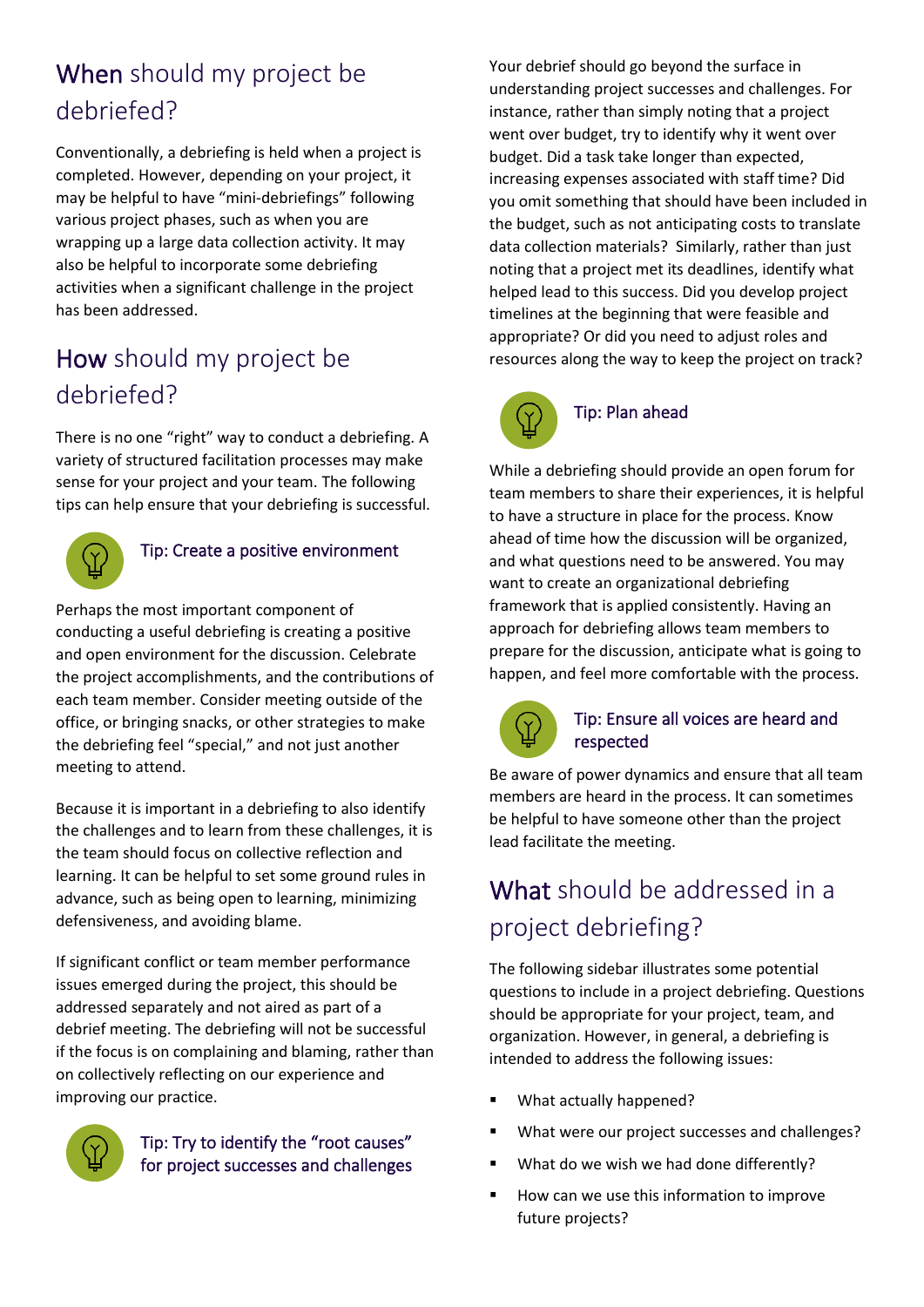## **Sample debriefing questions**

The questions to be explored during a debriefing need to align with your project, your team, and your organization. However, these are some typical debriefing questions that can get you started.

- What were the project goals? Did everyone on the project team have a shared understanding of the project goals when they started the project?
- Did we complete the project on time and on budget? If so, what helped us reach our targets? If not, what caused us to go over budget or to miss deadlines?
- What challenges emerged in the course of the project? How were these challenges managed? Did we anticipate and plan for these challenges in advance, or were they surprises?
- How satisfied is the customer with the project? What feedback did they provide? What aspects of the project went well from their perspective, and what do they wish had happened differently?
- Did the scope of the project change along the way? If so, why? Were changes in scope appropriate? Did we effectively manage the impact of scope changes on our budget and timelines?
- How effectively did the team communicate with each other through the project?
- Were the roles of each team member clear and appropriate? Did team members have a shared understanding of these roles and responsibilities? Did roles align with team members' skills, interests, and capacity?
- Did each team member have the necessary training and skills to complete their tasks? If they had questions or faced challenges along the way, did they receive help from the team?
- Were project meetings (with the team, the client, or other partners) effectively organized and managed?
- What did team members find most rewarding or enjoyable about their work on this project? What did they find most challenging?
- Did we deliver a high-quality product to the client (such as reports or other materials)? Did the product meet their needs? If not, why not?
- Was the team able to dedicate enough time to project quality controls (such as double-checking the analysis or coding, or proofreading the report)? If not, how did this impact overall project quality?
- What did we learn, individually or collectively, from our work on this project?
- How effectively did the team work together to coordinate tasks and overcome challenges? What, if anything, could the team have done to better support each other along the way?
- Was the selected data collection approach appropriate? Were we able to obtain the information needed to answer core evaluation questions? What would have made our approach stronger?
- **•** Did we bring in any new innovations or approaches (such as trying a new community engagement approach or an emerging data collection methodology)? If so, how did that work and what did we learn from the experience?
- Overall, what do we wish we had done differently? What should we do differently on future projects?